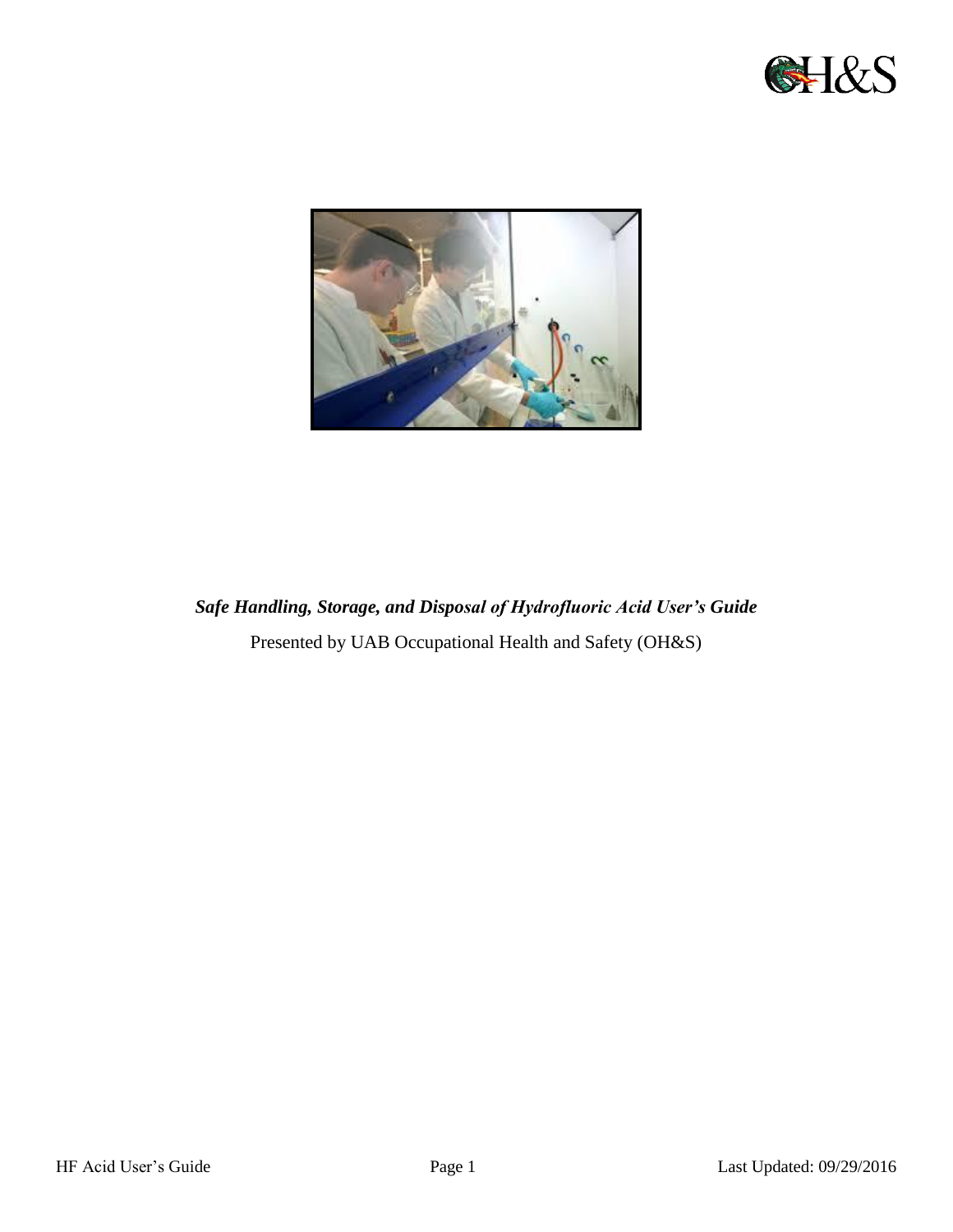

## **Introduction**

Welcome to the **Safe Handling, Storage, and Disposal of Hydrofluoric Acid User's Guide**. This User's Guide is presented by the UAB Department of Occupational Health and Safety (OH&S).

Anyone that works with Hydrofluoric Acid must adhere to the guidelines and procedures presented here. The ultimate goal of this User Guide is to advise any laboratory personnel how to safely handle, store, and dispose of Hydrofluoric Acid properly.

### **Information and Training**

The Principal Investigator (PI) is **required** to train employees or personnel on how to handle Hydrofluoric Acid, the potential hazards, and what to do in the event of an exposure, spill, or emergency. A Safety Data Sheet (SDS) on Hydrofluoric Acid **must** always be kept in the immediate work area where Hydrofluoric Acid is used.

# **Standard Operating Procedures (SOPs)**

Any area, lab, department that uses Hydrofluoric Acid **must** have an up-to-date written Standard Operating Procedure (SOP). Contact OH&S at 205-934-2487 if you need assistance.

# **Hydrofluoric Acid (HF)**

#### **Description**

Hydrofluoric Acid (HF) is a highly corrosive inorganic acid. Therefore, it must be handled with extreme caution. HF can penetrate the skin extremely easily and decalcifies bones leading to tissue necrosis, which may result in amputation and death.

The level of severity and speed of signs and symptoms showing up depends on the route of exposure, concentration of the acid, duration, of exposure, and the penetrability of the exposed skin. Concentrated HF (liquid or vapor) can cause severe burns, electrolyte imbalance, pulmonary edema, and life threatening cardiac arrhythmias.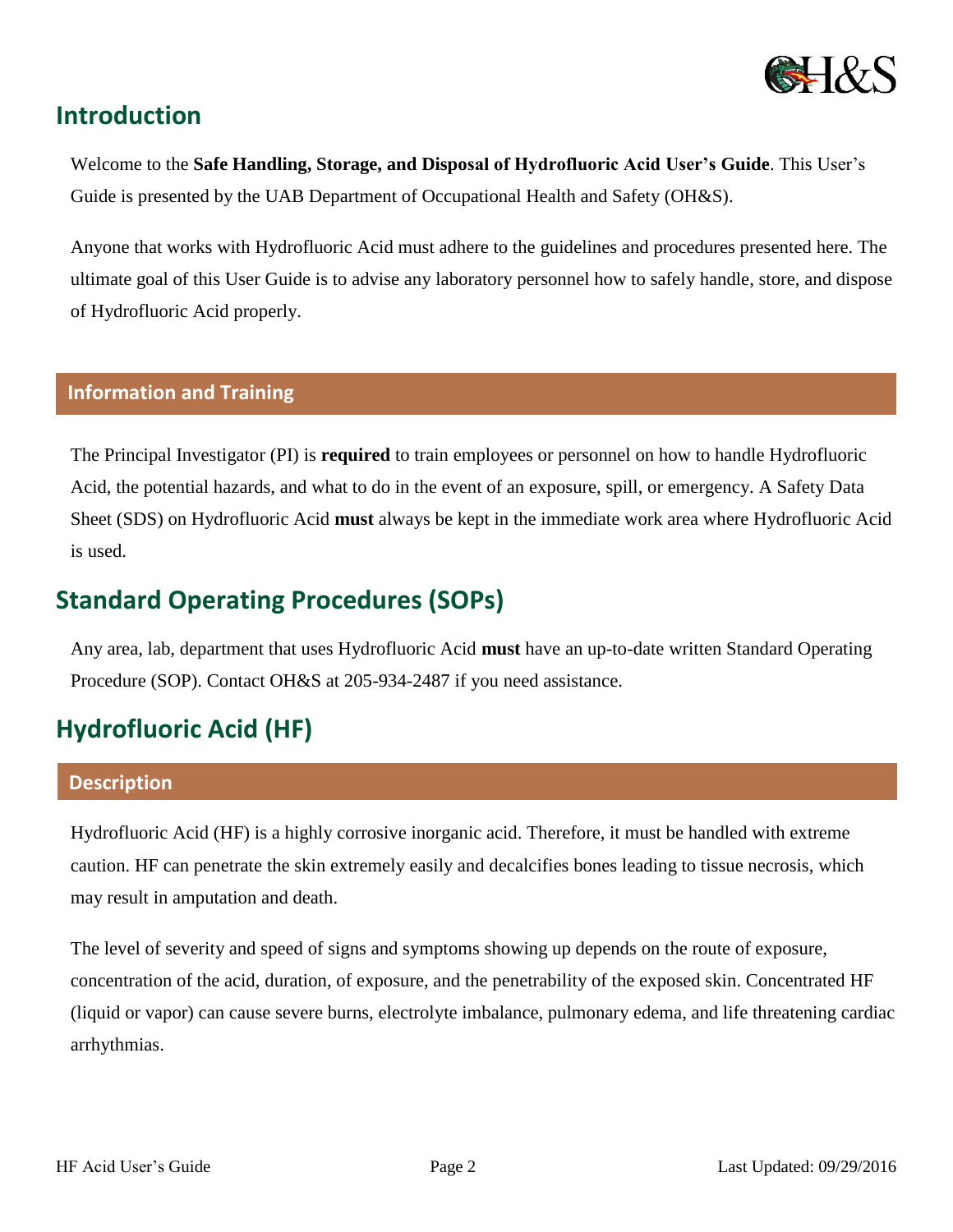

Symptoms of exposure may be delayed in some cases for several hours, therefore, immediate medical attention is necessary even in the absence of any symptoms. Even moderate exposure may rapidly progress to a fatal injury if not treated immediately. The faster the treatment, the smaller the chance of serious injury.

## **Exposure Limits**

The recommended Exposure Limits for Hydrofluoric Acid are:

- OSHA Permissible Exposure Limit (PEL) General Industries: **3 ppm (2mg/m<sup>3</sup> ) TWA**
- National Institute for Occupational Safety and Health (NIOSH) Recommended Exposure Limit (REL): **3ppm (2.5 mg/m<sup>3</sup> ) TWA, 6 ppm (5 mg/m<sup>3</sup> ) Ceiling (15 minutes)**
- American Conference of Governmental Industrial Hygienists (ACGIH) Threshold Limit Value (TLV) (2005): **0.5 ppm TWA, 2 ppm Ceiling**
- NIOSH Immediately Dangerous To Life or Health Concentration (IDLH): **30 ppm**

# **Hazards and Safety**

## **Health Hazards**

## *Minimum Lethal Exposure*

- Oral: Death has occurred after ingestion of 1.5 grams of Hydrofluoric Acid (concentration unknown) within 6.5 hours of ingestion.
- **Dermal**: A dermal exposure to 70% Hydrofluoric Acid over a 2.5% total body surface area resulted in death.
- **Inhalation**: The lowest lethal concentrations for Hydrogen Fluoride range from 50-250 ppm for a 5-minute exposure and are based on accidental, voluntary and occupational exposure.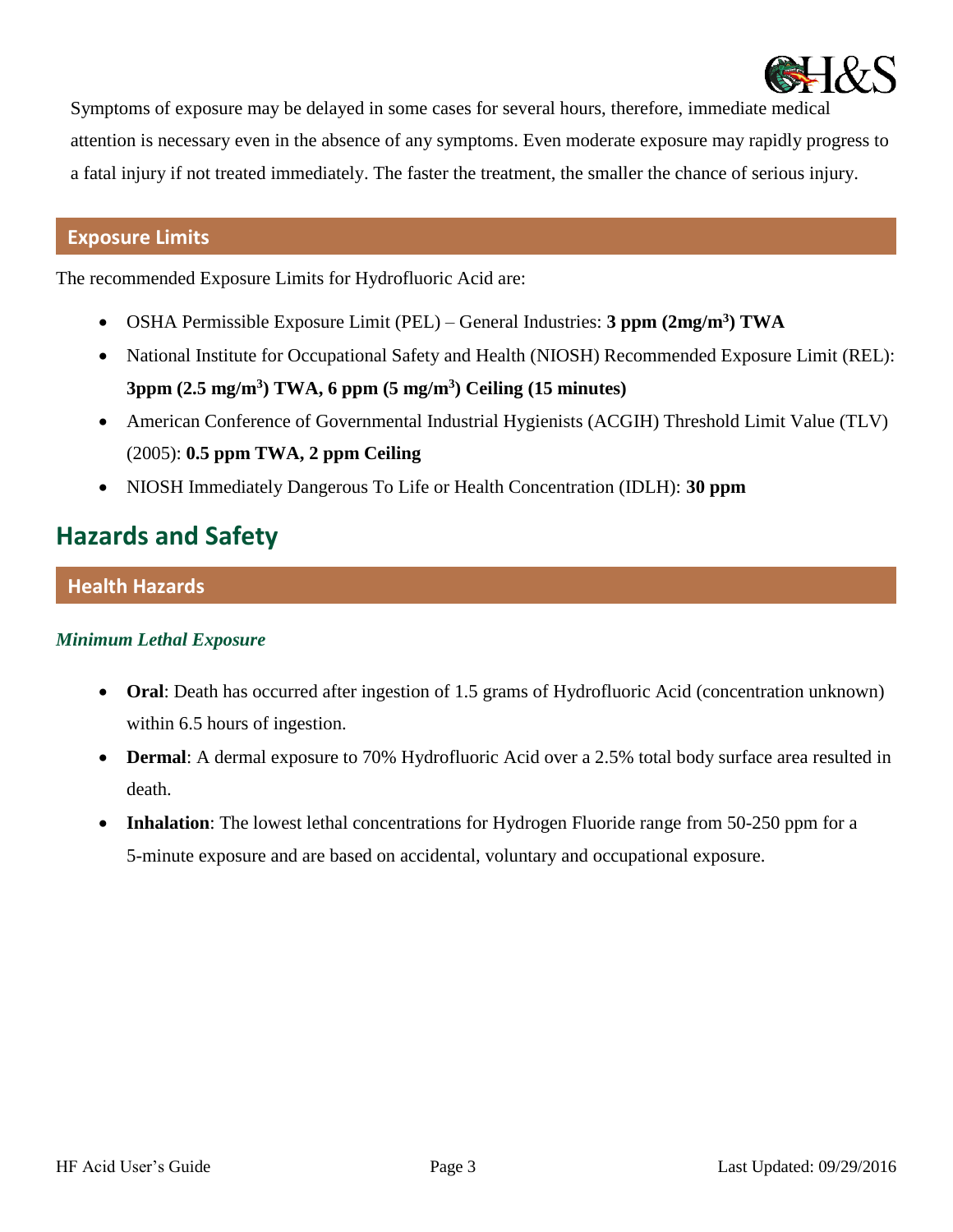

## **Handling**

#### *Preparing to Work with HF*

Before starting any work with Hydrofluoric Acid, you **must** do the following:

- 1. Read the entire Safe Handling, Storage, and Disposal of Hydrofluoric Acid User Guide.
- 2. Read the whole Safety Data Sheet (SDS) for Hydrofluoric Acid.
- 3. Review your labs Standard Operating Procedure (SOP). If an SOP does not exist, then one **must** be created **immediately**.
- 4. Locate the **[HF Specific First Aid Kit](http://www.calgonate.com/calgonate_gel.php)** for your lab.
	- a. It is the responsibility of the PI to maintain an up-to-date kit. The PI must inform the employees and personnel about Calcium Gluconate Gels presence, location, and how to use it before any work is conducted with HF.
- 5. Locate the **[HF Specific Spill Kit](https://www.newpig.com/pig-hydrofluoric-acid-neutralizing-spill-kit-in-bucket/p/KIT601)** for your lab.

### *Working Safely with HF*

Make sure to read the SOP, SDS, safe work practices, spill control methods, and emergency procedures before starting any work with Hydrofluoric Acid. Always work inside a functioning chemical fume hood. Before conducting work in a chemical fume hood, **always** check the fume hood is certified for the current year and is working properly. Manipulation involving even small quantities of diluted HF solutions **must** be performed inside the hood. Keep the acid deep inside the fume hood and as far away as possible from the user.

Place plastic trays or bench paper on the work surface before starting HF procedures to prevent contamination of the work surfaces.

Use plastic beakers and containers for HF manipulations, and ensure that there are neither cracks nor brittleness. Also, wash your hands thoroughly with soap and water after handling HF.



**Never** work alone with HF and limit all HF manipulations to regular office hours. Only trained personnel are allowed to work with HF.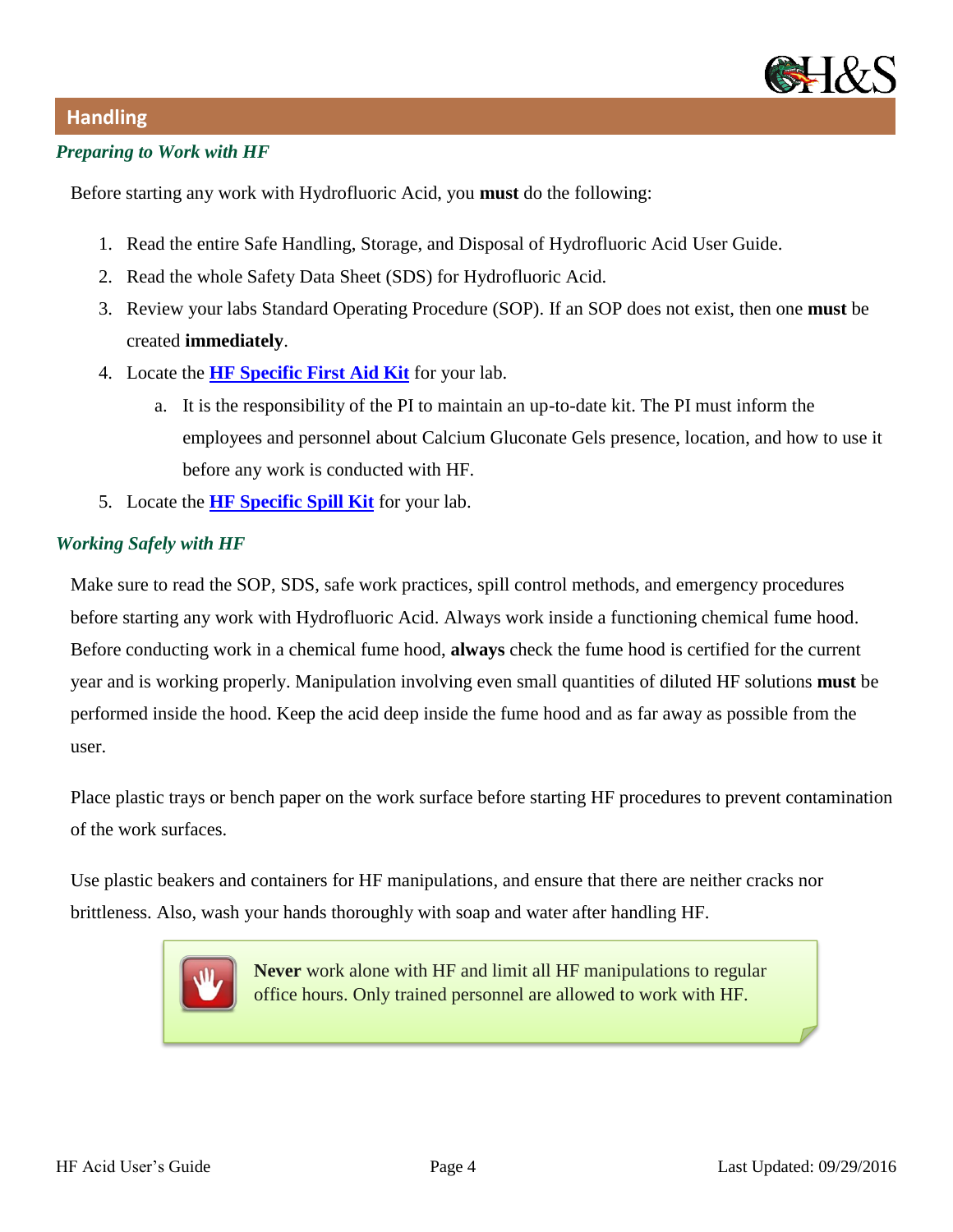

## **Personal Protective Equipment (PPE)**

#### *Gloves*

Neoprene or Nitrile rubber gloves are the best for working with HF, but the thickness may reduce agility. Wear two pairs of Nitrile exam gloves, and change them often instead. When working with larger quantities of HF in procedures that do not require as much agility, wear heavy Nitrile or Neoprene rubber gloves, with a Nitrile exam glove underneath. Check the gloves for leaks by inflating the glove and then closing the cuff. An intact glove should hold air. To guarantee that there are no holes, submerge them in water and look for bubbles.

### *Body*

You should wear a long-sleeved shirt, long pants, and closed toed-shoes. Always wear a lab coat, chemicalresistant apron and sleeves.

### *Eye*

When handling HF, the proper eye protection is ANSI approved safety goggles and a face shield.

## **Transporting**

If you have a solution that contains HF that needs to be transported you **must** do the following:

- 1. Place the object in a clean, chemically compatible secondary container, and close the lid.
- 2. Remove your gloves before transporting the container to avoid the possibility of chemical contamination on your gloves spreading to door handles and other objects. Also, consider putting on a single clean glove to carry the container with leaving an ungloved hand to open doors and handle other objects. You also may have a fellow lab member walk with you to open doors and handle objects for you.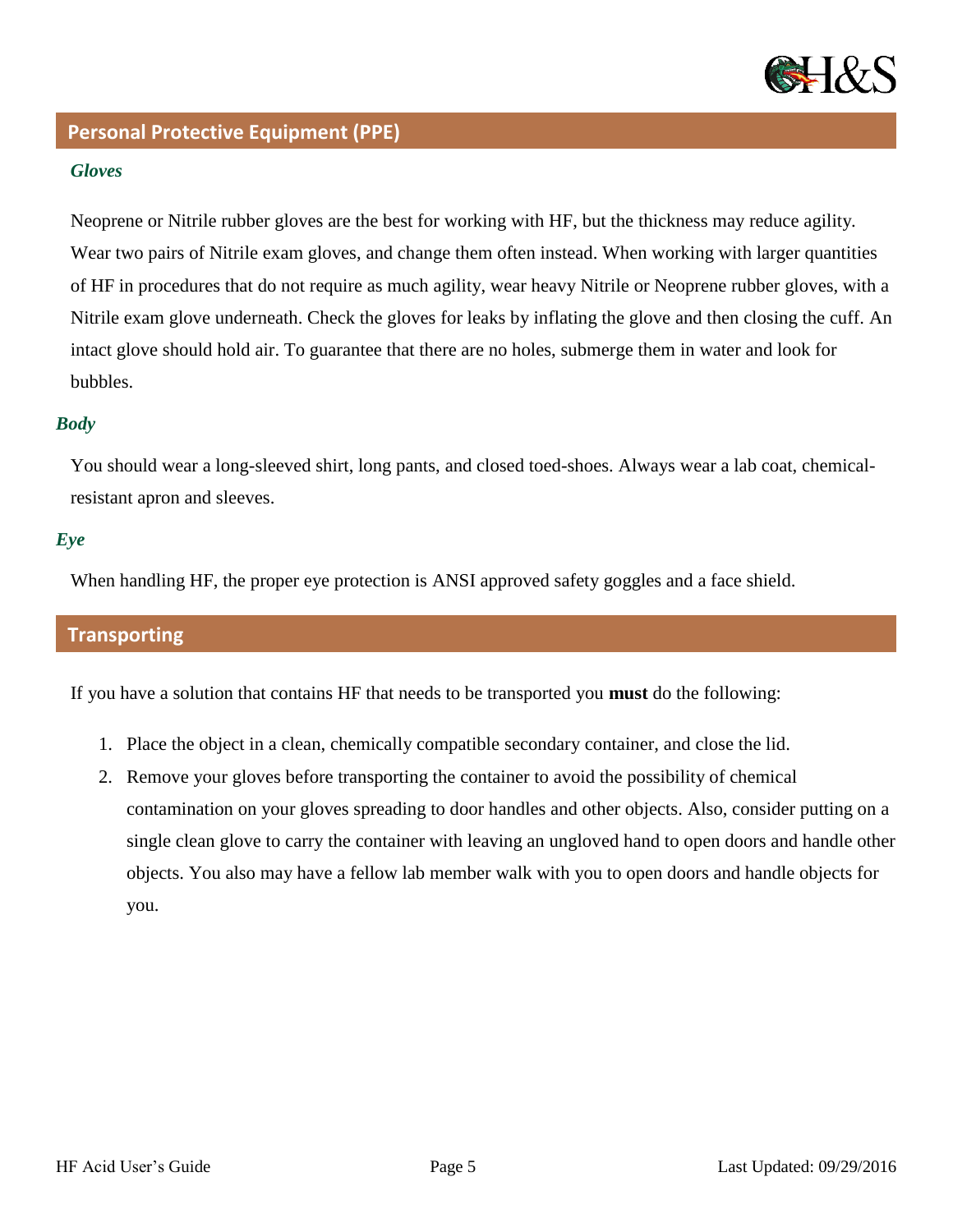

## **Storage**

Hydrofluoric Acid must be stored in a:

- tightly closed container made from either Polyethylene, Fluorocarbon, or Lead.
- cool dry place away from other chemicals or materials.
- cabinet with warning signs posted outside of it.
- facility with adequate ventilation.
- secondary containment made of Polyethylene.

HF should **never** be stored in glass containers! Hydrofluoric Acid reacts with many materials; therefore, HF should avoid contact with:

- Glass
- Concrete
- Metals
- Water
- Oxidizers
- Alkalis
- Combustibles
- **Organics**
- **Ceramics**

Containers of HF may be hazardous when empty since they retain product residues (vapors liquid). Make sure that you observe all warnings and precautions listed for the product.

## **Ordering**

Prior to any work conducted with Hydrofluoric Acid in the laboratory, the PI is responsible for reviewing this checklist and ensuring that all required items mentioned below are immediately available in the laboratory and in good working order.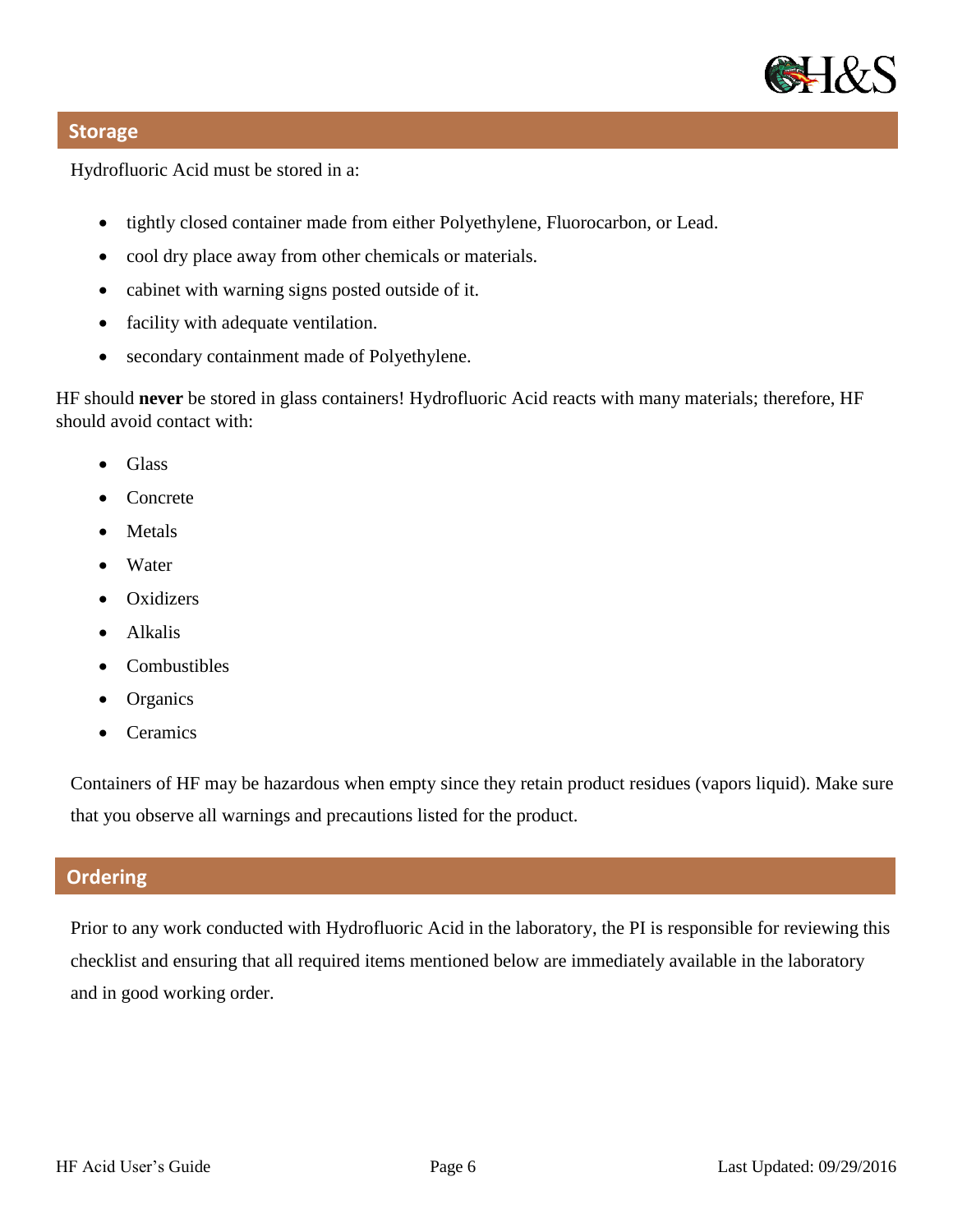

Each day before beginning work involving HF, you should:

- Locate your labs:
	- o First Aid Kit, spill procedures, Spill Kit, and SDS.
	- o Eyewash and emergency showers. Check to see if they are functioning and access to them is unobstructed.
	- o Personal Protective Equipment (PPE)
	- o Phone. A note beside the phone should have emergency phone numbers, the name of the building, the building number, and room number.
- Verify your lab:
	- o Has a colleague that is knowledgeable with the lab's HF SOP, is available at all times while working is being performed, and is aware where the HF will be conducted.
	- o Has a functional chemical fume hood and has been annually certified.
		- If the date on the fume hood is not up-to-date, please call OH&S at (205) 934-2487 immediately.
	- o Has an adequate supply of Calcium Gluconate available and has not expired.

## **Labeling**

Clearly label containers containing Hydrofluoric Acid with the correct chemical name in English including appropriate hazard warnings.

## **Waste Management**

HF waste shall be placed in a chemically compatible container (e.g., polyethylene of Teflon®) with a sealed lid and clearly labeled. **Do not** store HF waste in glass or metal containers.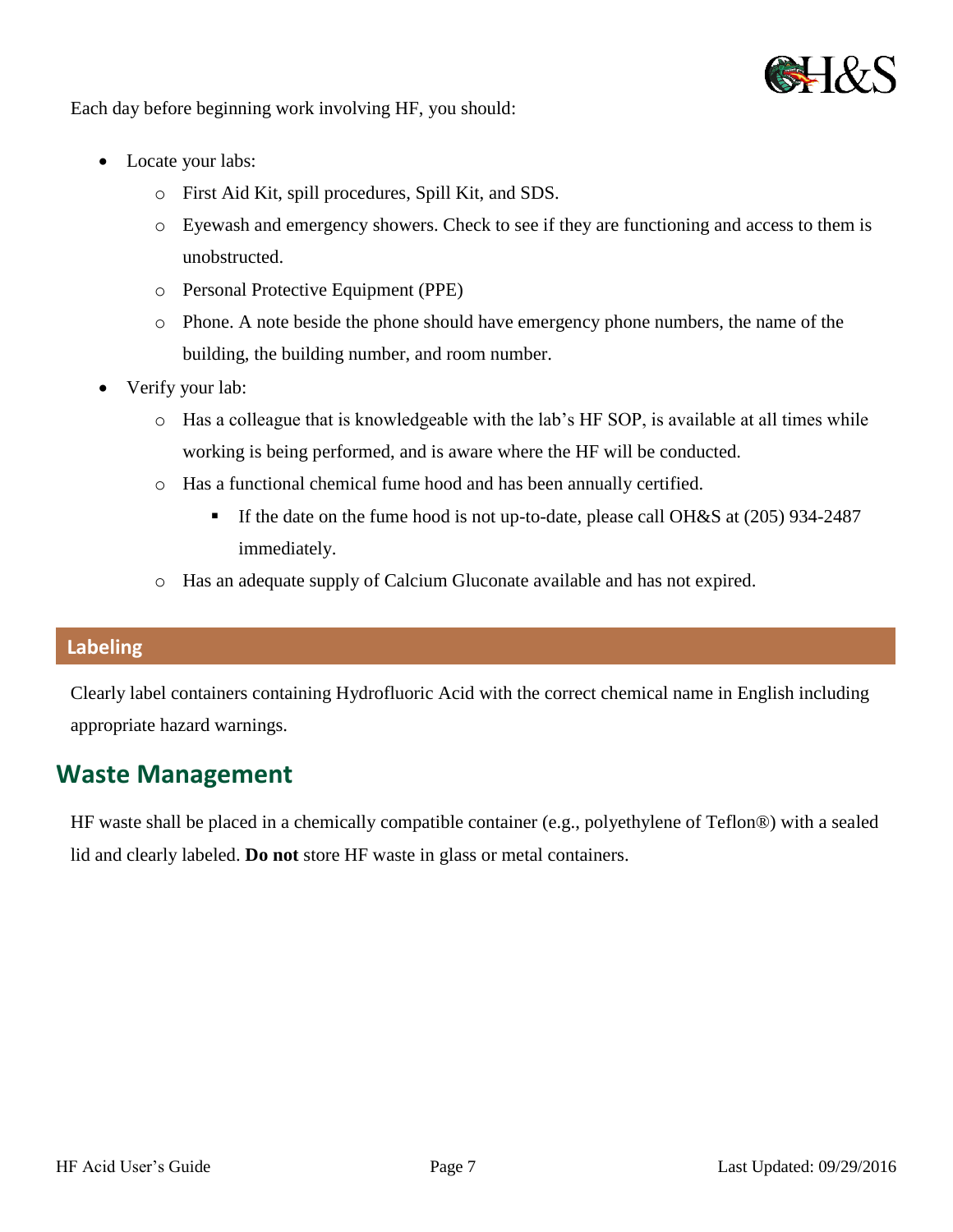

# **Emergencies**

### **Procedures**

Medical personnel should be warned about the HF, and a copy of SDS must be provided to them. All exposure or contact with HF shall receive immediate first aid and medical evaluation even if the injury appears minor, or there is no sense of pain. HF can produce delayed effects and serious tissue damage without necessarily producing pain.

In the event of an HF exposure, immediately start the first aid procedures described in this document to avoid HF burns or other permanent damage. Call 911 immediately from a campus phone for assistance.

## **Equipment**

Areas where HF is used must have access to an eyewash and safety shower within 10 seconds from any point in the lab or work area. The eyewash shall be located on the same level as the hazard, and the path of travel shall be free of obstructions that may inhibit its immediate use. Handheld eyewash bottles or self-contained units are not acceptable alternatives to plumbed eyewash units.

## **Spills**

#### *Management*

**All** areas where HF is used must have proper **[Spill Kit](https://www.newpig.com/pig-hydrofluoric-acid-neutralizing-spill-kit-in-bucket/p/KIT601)**. Small spills inside a fume hood can be neutralized by covering with acid neutralizer (such as sodium bicarbonate), and absorbed with spill control pads and/or absorbents. Proper PPE must be donned before starting the cleanup.

If HF has spilled outside of a chemical hood, you should **never** attempt to clean the spill up. You should contact OH&S **immediately**!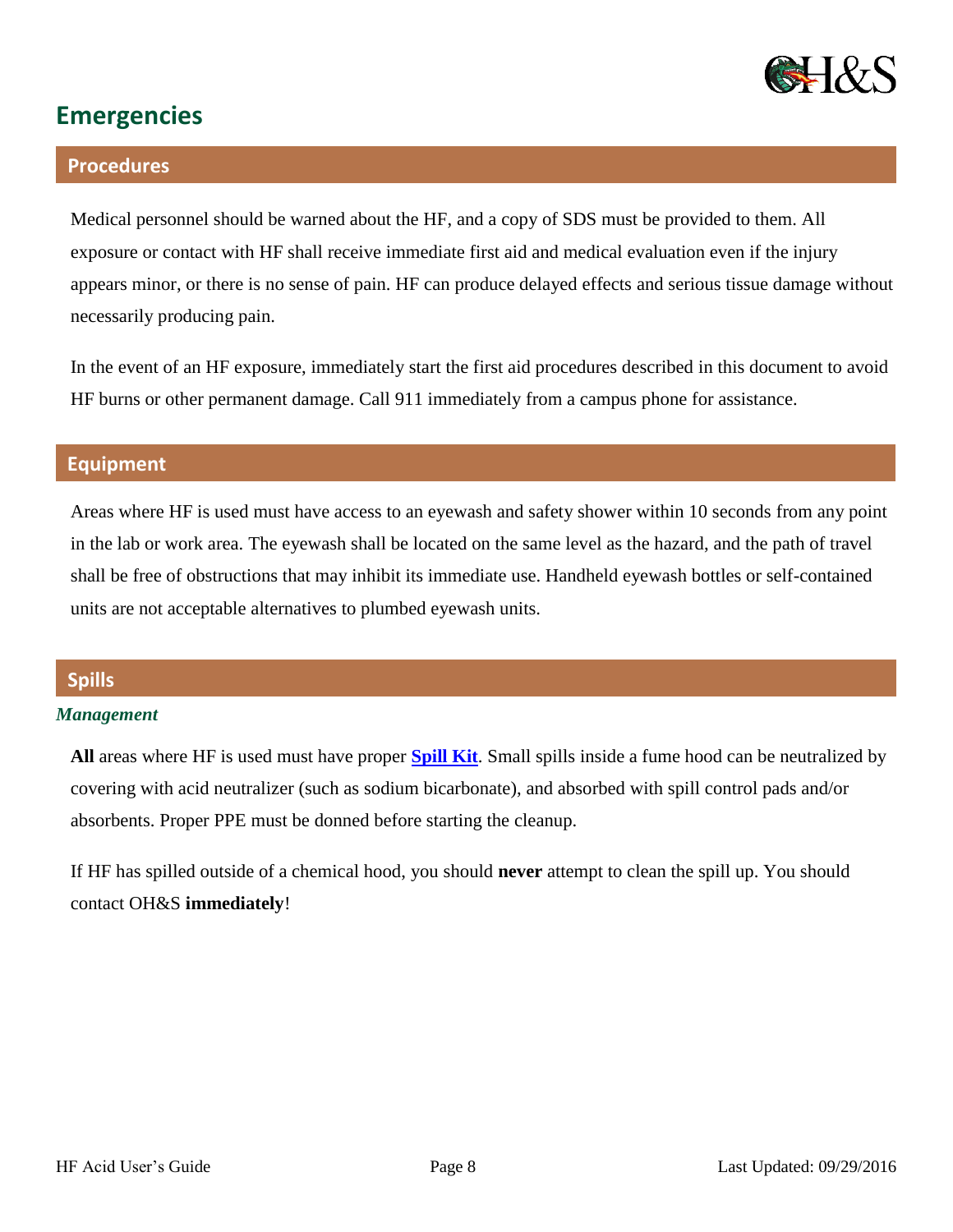

## You should:

- Evacuate the area
- Close the doors
- Post the area with a sign to prevent others from entering
- Notify OH&S at 205-934-2487 from a cell phone or emergency responders by dialing 911 from campus phone

Laboratory staff can clean up spills of up to 50 ml of HF inside a chemical fume hood by containing the spillage and carefully neutralizing the spill with:

- Spill-X-C caustic neutralizer
- Caustic soda
- Powdered calcium carbonate
- Calcium hydroxide
- Using a commercial HF spill kit

In the event of a burn caused from HF, the following steps must be immediately taken:

Wash the affected skin area with copious amounts of water.

## **Skin Exposure or Burns**

- Remove all clothing while in the shower (remove goggles last; double-bag contaminated clothes, when removing shirts or pullover sweaters, be careful not to contaminate the eyes. Cutting off such clothing will help prevent spreading the contamination. Do not put contaminated cloths back; they may still contain chemical residue. Wash contaminated clothing separately or discard). While you are in the shower, someone should call 911 **immediately** from a campus phone or 205-934-2487 from a cell phone.
	- o If 2.5% calcium gluconate gel or 0.13% benzalkonium chloride is available, washing can be stopped after 5 minutes, and start applying the ointment. 5 minutes of washing will effectively remove all the HF from the body. Extra washing will only delay the treatment. If the neutralizing agents are not available keep rinsing until medical help arrive.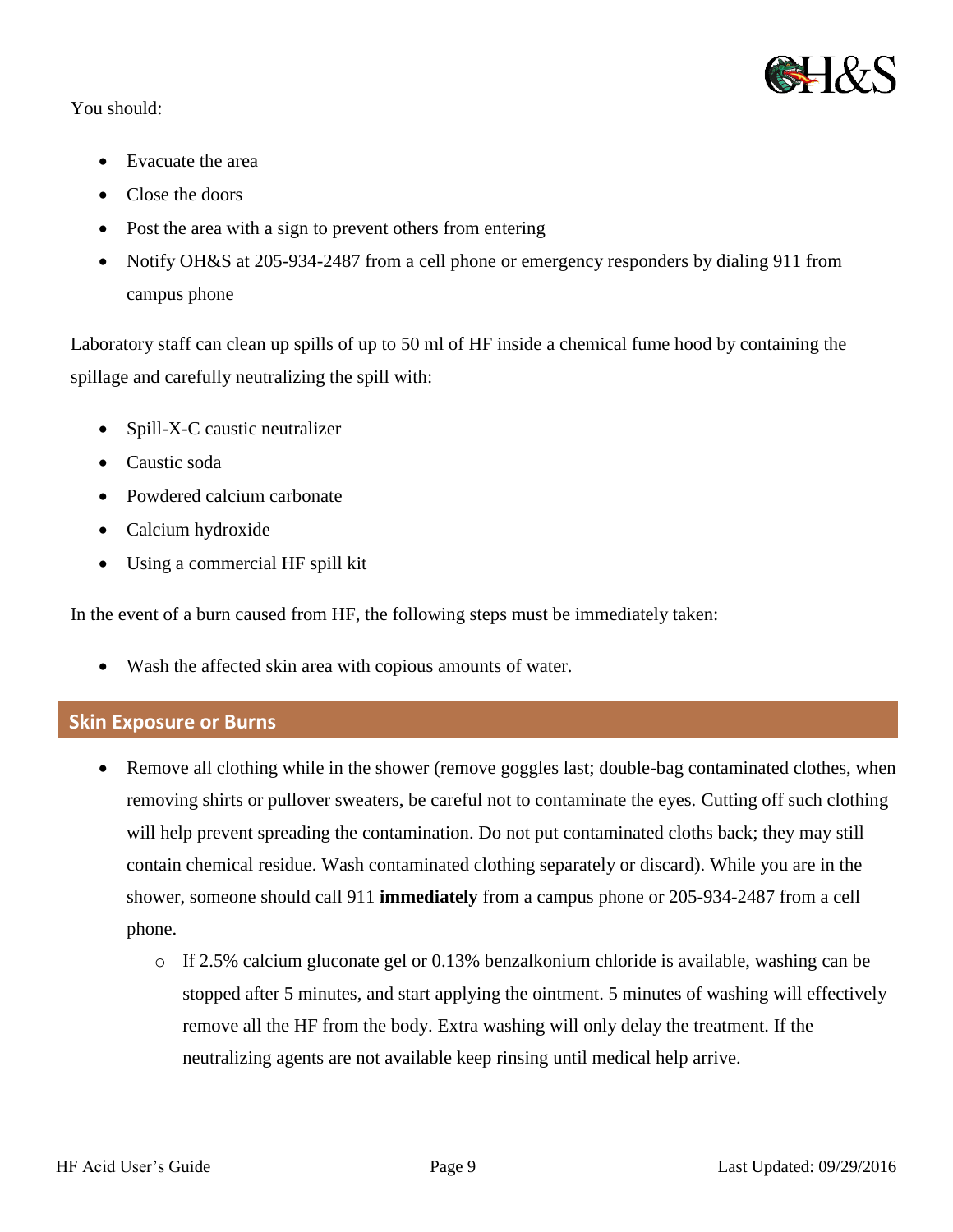

- Apply calcium gluconate gel (2.5%) while wearing gloves. Massage the gel promptly and repeatedly into burned area. Always follow the manufactures directions supplied with the HF burn ointment/solution if they differ from these.
- Seek immediate medical attention.

#### *Contamination on Clothing*

- Remove all contaminated clothing, including shoes, undergarments and jewelry immediately, while standing under running water or the safety shower.
	- o When removing shirts or pullover sweaters, be careful not to contaminate the eyes. Cutting off such clothing will help prevent spreading the contamination.
	- o Do not put contaminated clothing back on. They still contain chemicals
- Wash contaminated clothing separately or discard.
- Dial 911 from a campus phone to have the victim taken to the emergency room for medical attention.

### **Ingestion**

- Dial 911 **immediately** from a campus phone.
- Drink large amounts of water. **Do not** induce vomiting.
	- o If the injured person is unconscious, turn his/her head or entire body onto the left side. Be cautious about performing CPR. This could potentially poison you from the mouth-to-mouth contact. If available, use a mouth-to-mouth resuscitator.
- Evacuate the area and move the victim to fresh air.

## **Inhalation**

- Dial 911 **immediately** from a campus phone.
- **•** Breathe 100% oxygen (10 to 12 L/min flow rate) as soon as possible.
- Trained personnel should provide calcium gluconate (2.5%) by nebulizer.
- Seek medical attention
- Treat the person for chemical burns of the eyes and skin.